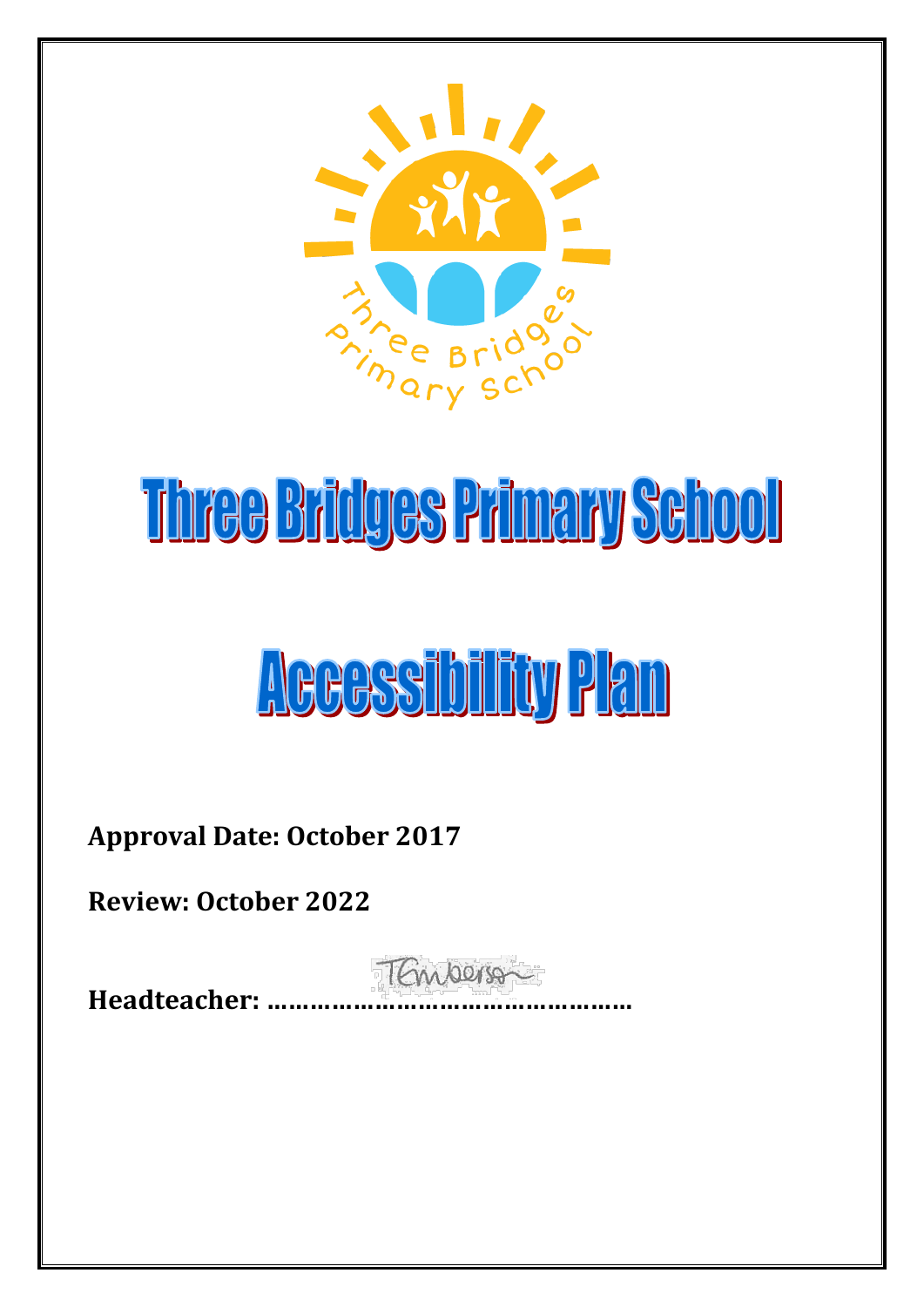#### **Accessibility**

#### **Introduction**

Schools are required to develop accessibility strategies and plans to improve access to school and education for disabled pupils. The plans are required to show how over time access to schools will be increased by:

- **Increasing access to the curriculum for disabled pupils**
- **Making improvements to the physical environment of the school to increase access to education and associated services**
- **Making written information accessible in a range of ways for disabled pupils, where it is provided in writing for pupils who are not disabled.**

The 'Identifying Barriers to Access' checklist is completed and reviewed on an annual basis for each site to ensure maximum accessibility. If necessary (e.g. if a new pupil begins during the year, or a pupil becomes disabled or temporarily incapacitated) it will be reviewed immediately. A risk assessment is always produced for disabled and temporarily incapacitated children. This assessment is agreed with the child's parents and is distributed to all staff members.

#### **Increasing access to the curriculum for disabled pupils**

Section 1 of the checklist relates to curriculum accessibility. A copy is included in the appendix. In particular:

- SSC teachers and LSA's regularly attend training courses to ensure their knowledge is up to date. Teachers in charge of SSC and the SENCo attend the annual SSC and SENCo conferences. Other teachers attend courses when a need is identified (e.g. a class teacher and SLA attending a course to aid access to the curriculum for children with hearing impairment).
- Classrooms are optimally organised for disabled pupils. Adjustments will be made, if necessary, following risk assessments.

#### **Making improvements to the physical environment of the school to increase access to education and associated services**

Section 2 of the checklist relates to the physical environment. A copy is included in the appendix. In particular:

- A report was prepared by occupational health to ensure wheelchair users could move easily around the Lower Site. All recommendations were actioned including automatic door openers on doors in the main corridor, ramped access to the school and adequate disabled toilet facilities. All door and gate handles are at an accessible height for wheelchair users.
- The school grounds were reviewed by occupational health and recommendations including positioning of a disabled parking bay and safe routes into the school were implemented.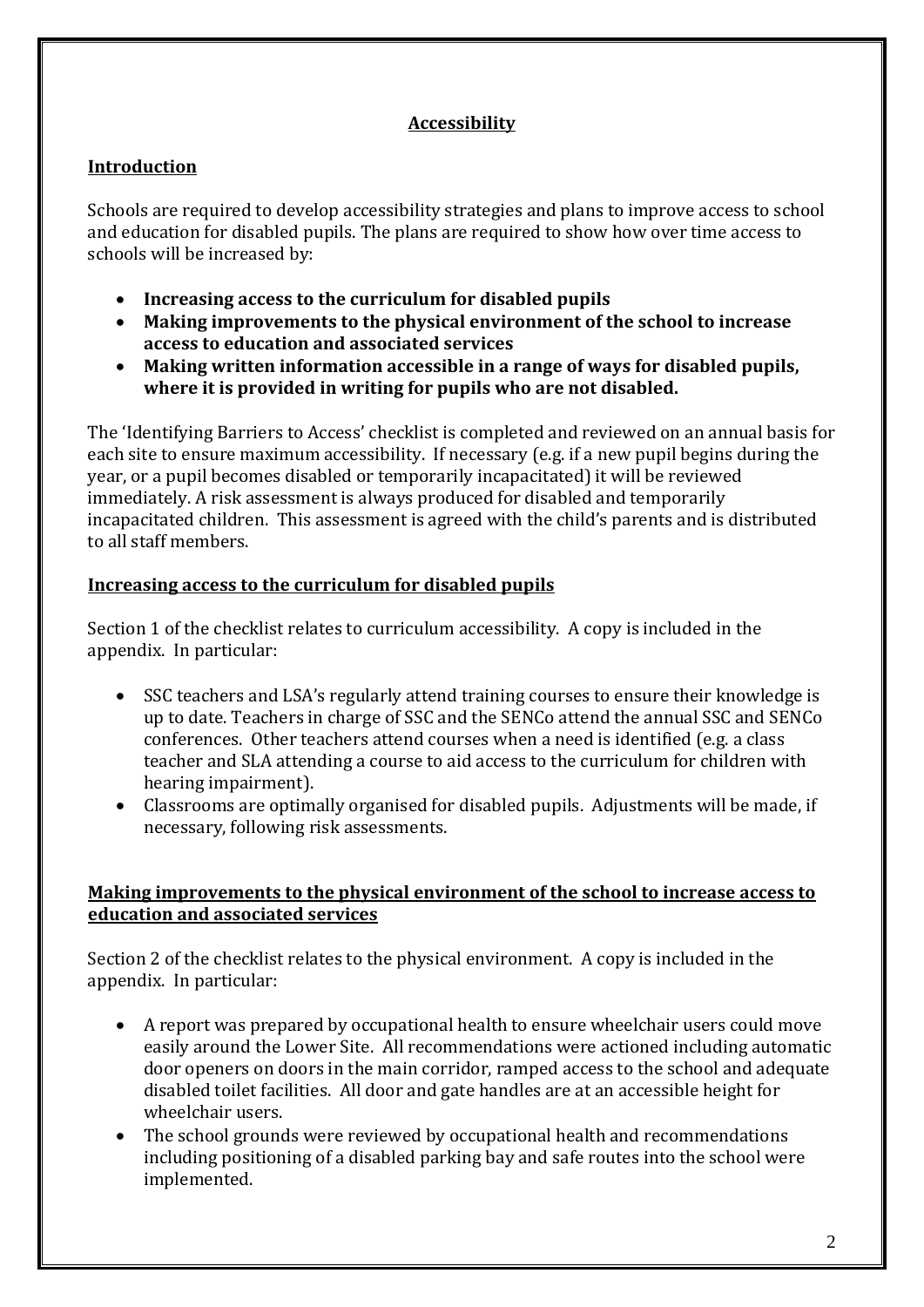Alarms are audio only, but staff members have responsibility for the children in their care and will ensure that evacuations of all pupils take place in a safe and timely manner. If necessary, individual fire escape plans are adopted.

#### **Making written information accessible in a range of different ways for disabled pupils where it is provided in writing for pupils who are not disabled**

Section 3 of the checklist relates to written information. A copy is included in the appendix. In particular:

- Information is provided in simple language if necessary. If a pupil, or parent, has difficulty understanding written information staff will explain the documents to them (including using translators if necessary).
- Visual timetables are used throughout the school.

#### **Appendices**

Identifying Barriers to Access: A Checklist LOWER SITE (Appendix I)

A Checklist UPPER SITE (Appendix II)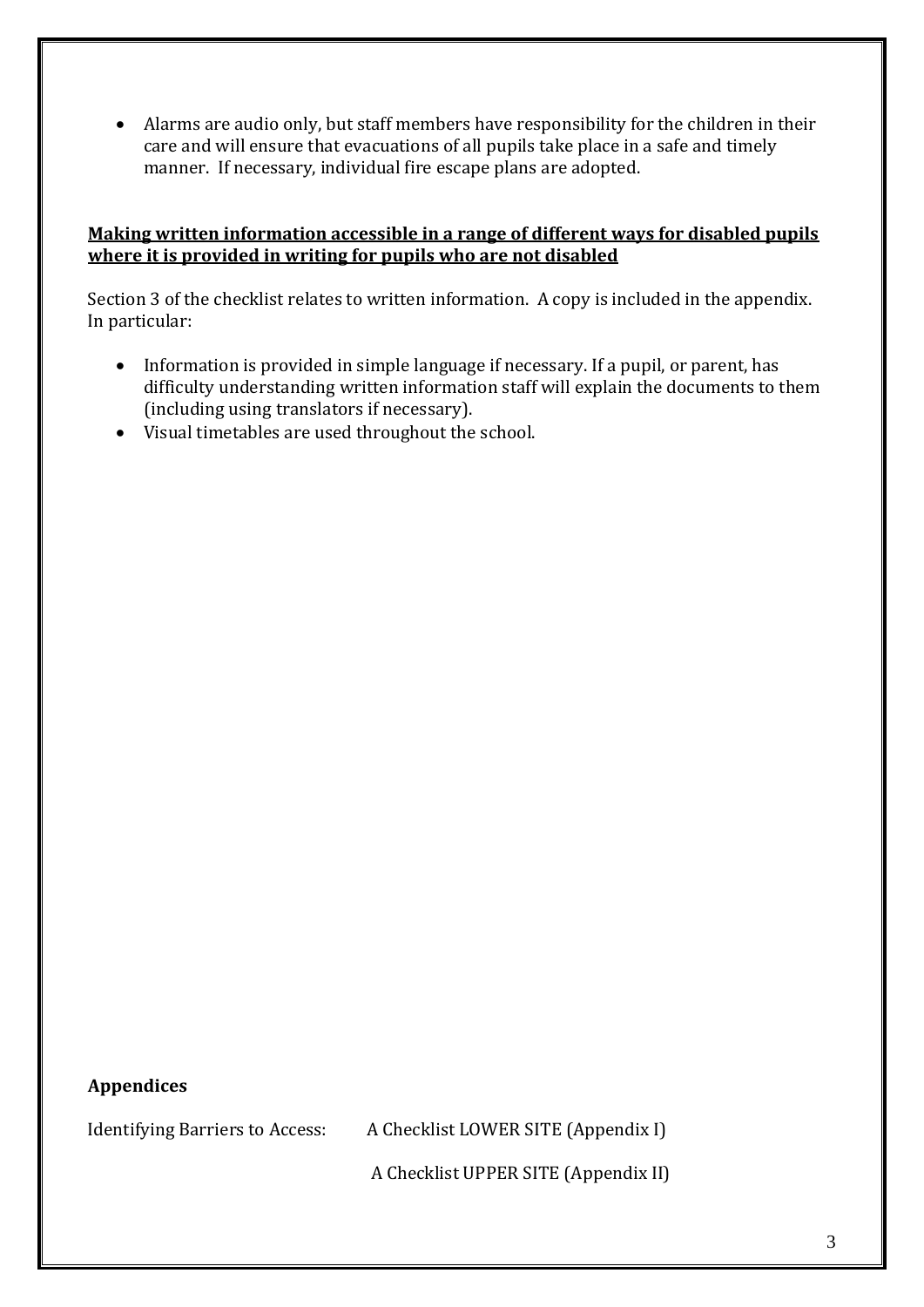#### **Previous Accessibility Plan Approved January 2016**

Accessibility Plan - Appendix I

#### **Identifying Barriers to Access: Checklist – LOWER SITE**

**This list should help you identify barriers to access that exist in schools. The list is not exhaustive. It is designed to encourage a flexible approach to the further questioning of the accessibility of your school.**

#### **Section1: How does your school deliver the curriculum?**

| Question                                                                                                                                                                                                         | Yes          | N <sub>o</sub> |
|------------------------------------------------------------------------------------------------------------------------------------------------------------------------------------------------------------------|--------------|----------------|
| Do you ensure that teachers and teaching assistants have the necessary<br>training to teach and support disabled pupils?                                                                                         | ✓            |                |
| Are your classrooms optimally organised for disabled pupils?                                                                                                                                                     | $\checkmark$ |                |
| Do lessons provide opportunities for all pupils to achieve?                                                                                                                                                      | ✓            |                |
| Are lessons responsive to pupil diversity?                                                                                                                                                                       | ✓            |                |
| Do lessons involve work to be done by individuals, pairs, groups and the<br>whole class?                                                                                                                         | $\checkmark$ |                |
| Are all pupils encouraged to take part in music, drama and physical<br>activities?                                                                                                                               | $\checkmark$ |                |
| Do staff recognise and allow for the additional time required by some<br>disabled pupils to use equipment in practical work?                                                                                     | $\checkmark$ |                |
| Do staff provide alternative ways of giving access to experience or<br>understanding for disabled pupils who cannot engage in particular<br>activities, for example some form of exercise in physical education? | ✓            |                |
| Do you provide access to computer technology appropriate for students<br>with disabilities?                                                                                                                      | ✓            |                |
| Are school visits made accessible to all pupils irrespective of attainment or<br>impairment?                                                                                                                     | ✓            |                |
| Are there high expectations of all pupils?                                                                                                                                                                       | ✓            |                |
| Do staff seek to remove all barriers to learning and participation?                                                                                                                                              |              |                |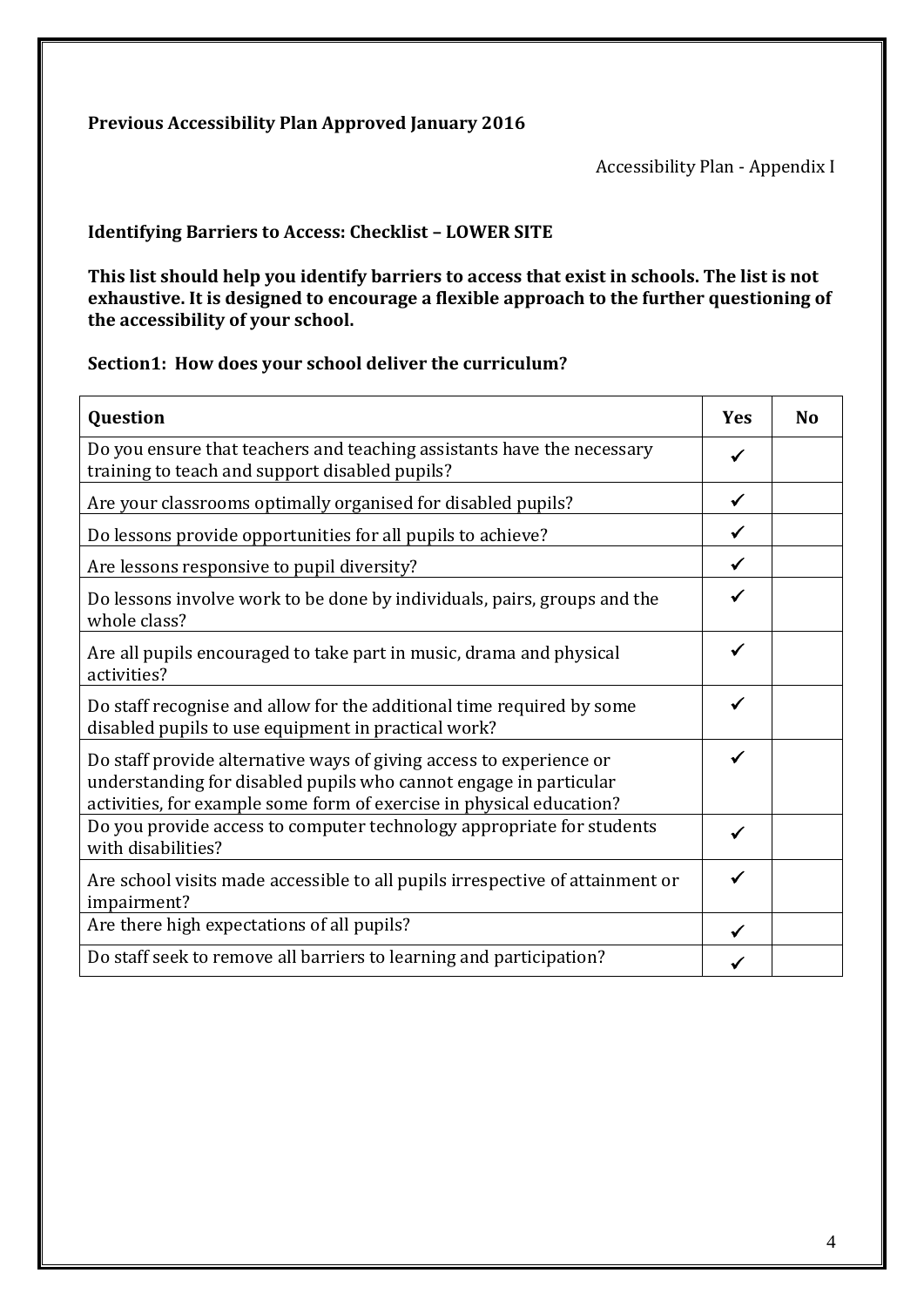## **Section 2: Is your school designed to meet the needs of all pupils?**

| Question                                                                  | <b>Yes</b> | N <sub>o</sub> |
|---------------------------------------------------------------------------|------------|----------------|
| Does the size and layout of areas - including all academic, sporting,     |            |                |
| play, social facilities; classrooms, the assembly hall, canteen, library, |            |                |
| gymnasium and outdoor sporting facilities, playgrounds and common         |            |                |
| rooms - allow access for all pupils?                                      |            |                |
| Can pupils who use wheelchairs move around the school without             |            |                |
| experiencing barriers to access such as those caused by doorways,         |            |                |
| steps and stairs, toilet facilities and showers?                          |            |                |
| Are pathways of travel around the school site and parking                 |            |                |
| arrangements safe, routes logical and well signed?                        |            |                |
| Are emergency and evacuation systems set up to inform ALL pupils,         |            |                |
| including pupils with SEN and disability; including alarms with both      |            |                |
| visual and auditory components?                                           |            |                |
| Are non-visual guides used, to assist people to use buildings including   |            |                |
| lifts with tactile buttons?                                               |            |                |
| Could any of the décor or signage be considered to be confusing or        |            |                |
| disorientating for disabled pupils with visual impairment, autism or      |            |                |
| epilepsy?                                                                 |            |                |
| Are areas to which pupils should have access well lit?                    |            |                |
| Are steps made to reduce background noise for hearing impaired            |            |                |
| pupils such as considering a room's acoustics, noisy equipment?           |            |                |
| Is furniture and equipment selected, adjusted and local appropriately?    |            |                |

## **Section 3: How does your school deliver materials in other formats?**

| <b>Question</b>                                                       | <b>Yes</b> | Nο |
|-----------------------------------------------------------------------|------------|----|
| Do you provide information in simple language, symbols, large print,  |            |    |
| on audiotape or in Braille for pupils and prospective pupils who may  |            |    |
| have difficulty with standard forms of printed information?           |            |    |
| Do you ensure that information is presented to groups in a way which  |            |    |
| is user friendly for people with disabilities e.g. by reading aloud   |            |    |
| overhead projections and describing diagrams?                         |            |    |
| Do you have the facilities such as ICT to produce written information |            |    |
| in different formats?                                                 |            |    |
| Do you ensure that staff are familiar with technology and practices   |            |    |
| developed to assist people with disabilities?                         |            |    |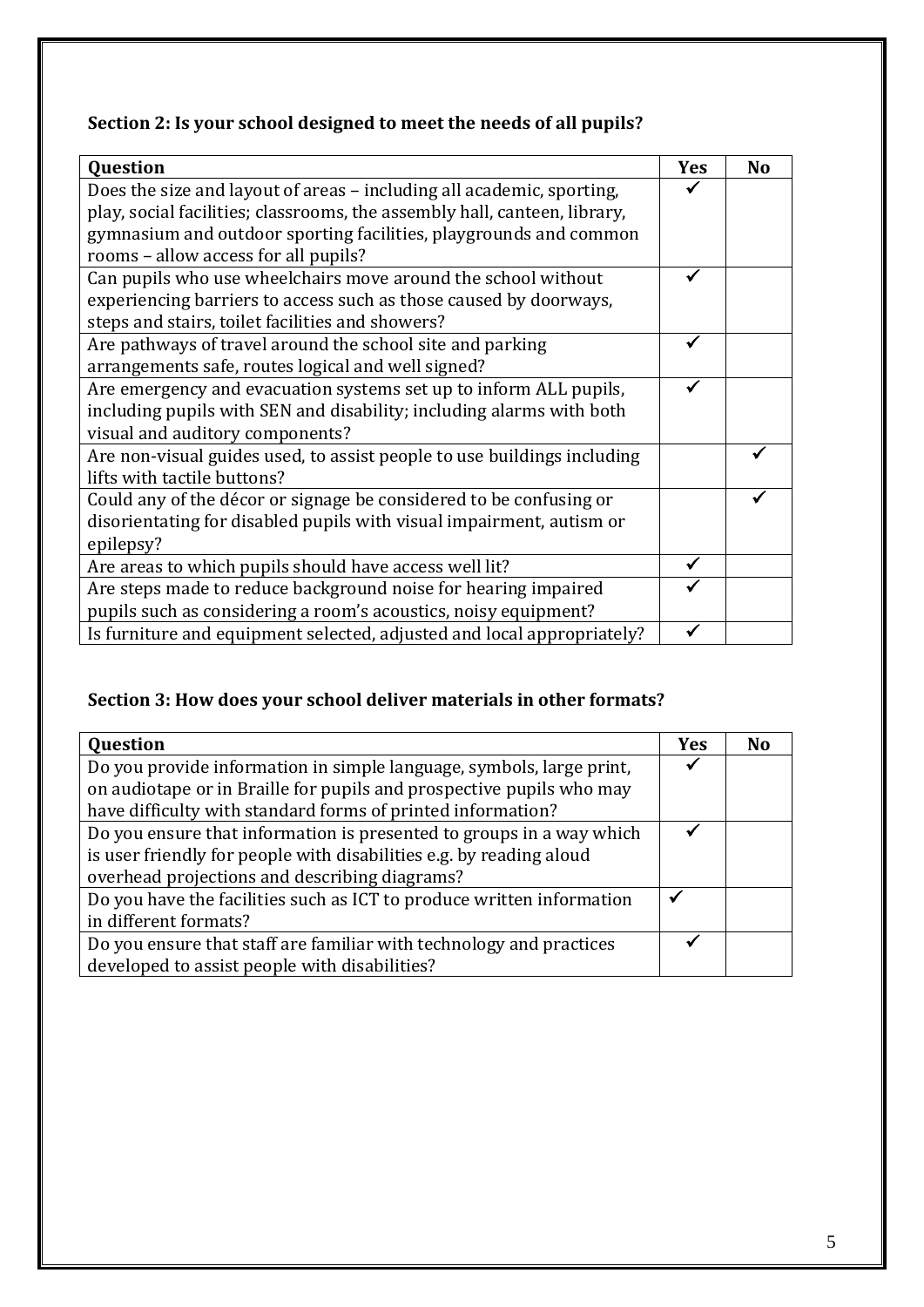#### **Identifying Barriers to Access: Checklist – UPPER SITE**

**This list should help you identify barriers to access that exist in schools. The list is not exhaustive. It is designed to encourage a flexible approach to the further questioning of the accessibility of your school.**

#### **Section1: How does your school deliver the curriculum?**

| Question                                                                                                                                                                                                         | <b>Yes</b>   | <b>No</b> |
|------------------------------------------------------------------------------------------------------------------------------------------------------------------------------------------------------------------|--------------|-----------|
| Do you ensure that teachers and teaching assistants have the necessary<br>training to teach and support disabled pupils?                                                                                         | ✓            |           |
| Are your classrooms optimally organised for disabled pupils?                                                                                                                                                     | ✓            |           |
| Do lessons provide opportunities for all pupils to achieve?                                                                                                                                                      |              |           |
| Are lessons responsive to pupil diversity?                                                                                                                                                                       | ✓            |           |
| Do lessons involve work to be done by individuals, pairs, groups and the<br>whole class?                                                                                                                         | ✓            |           |
| Are all pupils encouraged to take part in music, drama and physical<br>activities?                                                                                                                               | $\checkmark$ |           |
| Do staff recognise and allow for the additional time required by some<br>disabled pupils to use equipment in practical work?                                                                                     | ✓            |           |
| Do staff provide alternative ways of giving access to experience or<br>understanding for disabled pupils who cannot engage in particular<br>activities, for example some form of exercise in physical education? | ✓            |           |
| Do you provide access to computer technology appropriate for students<br>with disabilities?                                                                                                                      | ✓            |           |
| Are school visits, including overseas visits, made accessible to all pupils<br>irrespective of attainment or impairment?                                                                                         | ✔            |           |
| Are there high expectations of all pupils?                                                                                                                                                                       |              |           |
| Do staff seek to remove all barriers to learning and participation?                                                                                                                                              |              |           |